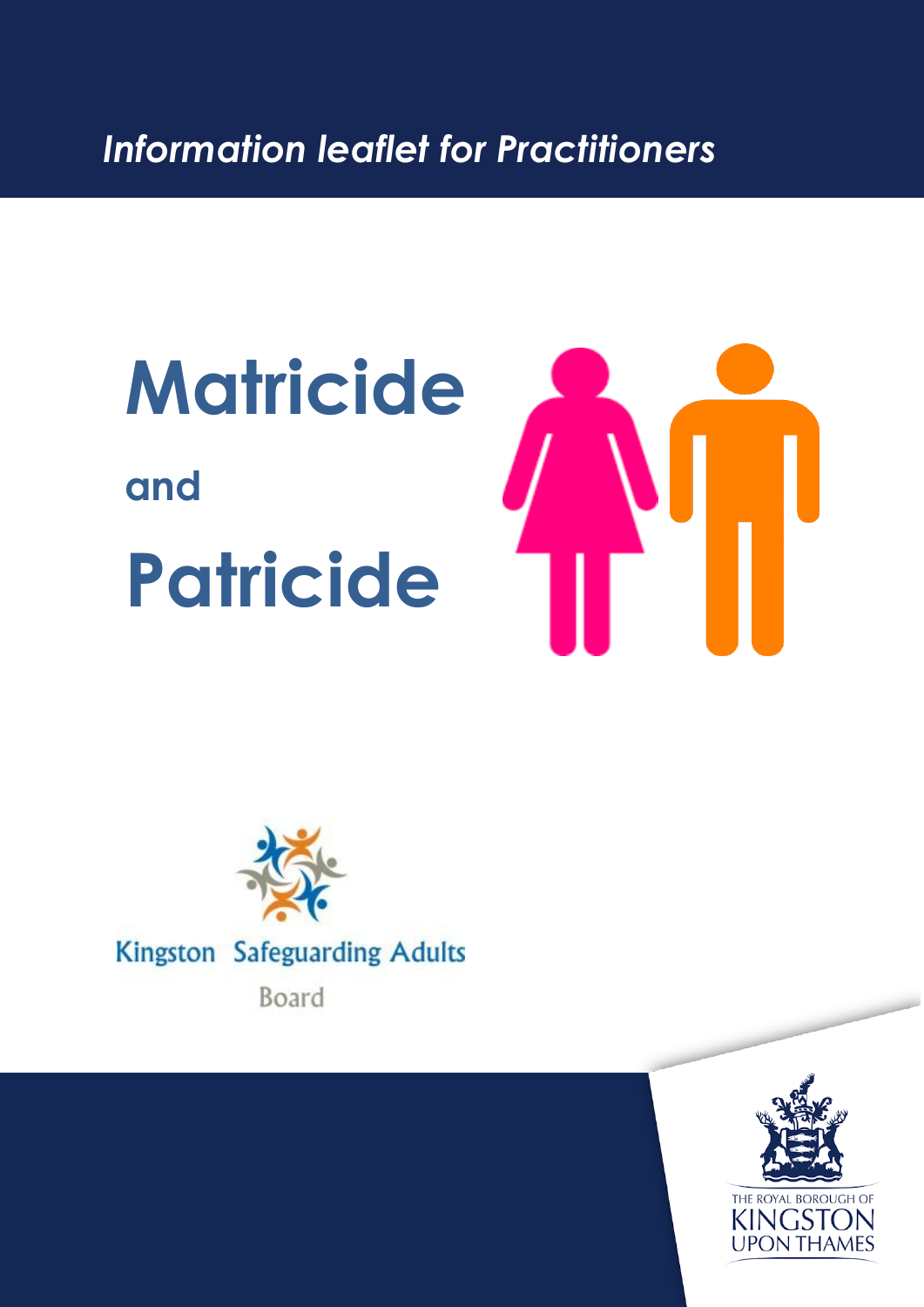# **Matricide and Patricide**

#### **Definitions:**

- **1** Matricide murder of a Mother by her Son or Daughter
- **2** Patricide Murder of a Father by his Son or Daughter
- **3** Parricide one that murders his or her father, mother, or a close relative
- **4** Domestic abuse : 2018 cross government DA definition: - Any incident or pattern of incidents of controlling, coercive or threatening behaviour, violence or abuse between those aged 16 or over who are or have been intimate partners or family members regardless of gender or sexuality.…. **5** Research Briefing
- **6** DHR Domestic Homicide Reviews
- **7** AFV Adult Family violence
- **8** MARAC Multi-Agency Risk Assessment Conference

#### **UK analysis on Adult Family Violence (AFV):**

(Home DHR key finding December 2016 & Standing Together Domestic Homicide Review (DHR) Case Analysis June 2016)

- **•** Found that all perpetrators were male and the highest number of cases involved matricide.
- A notable risk factor is current or history of Domestic Abuse. This relates specifically to perpetrators of domestic abuse

and their previously or current use of threats and violence. However we cannot ignore the risk to those who have previously experienced domestic abuse or AFV and how this may impact on their ability to recognise and respond to escalating behaviours.

- In cases of AFV there was a pattern of the victim being in some way the carer of the perpetrator.
- **Mental health issues were a** common feature of majority of AVF perpetrators, including depression, self-harm, psychosis and paranoid schizophrenia
- The most frequent risk factors for perpetrators of AVF were shown through research to me mental health, alcohol, substance misuse and previous criminality; and perpetrators displayed patterns of threatening and/or violent behaviour towards women.
- **It was recognised that the DASH** risk assessment tool is the main risk assessment for DA but that it does not highlighting specific risks associated parricide.
- The dynamics underpinning AFV is different from other forms of domestic homicide and more research is needed in the area of risk identification, assessment and management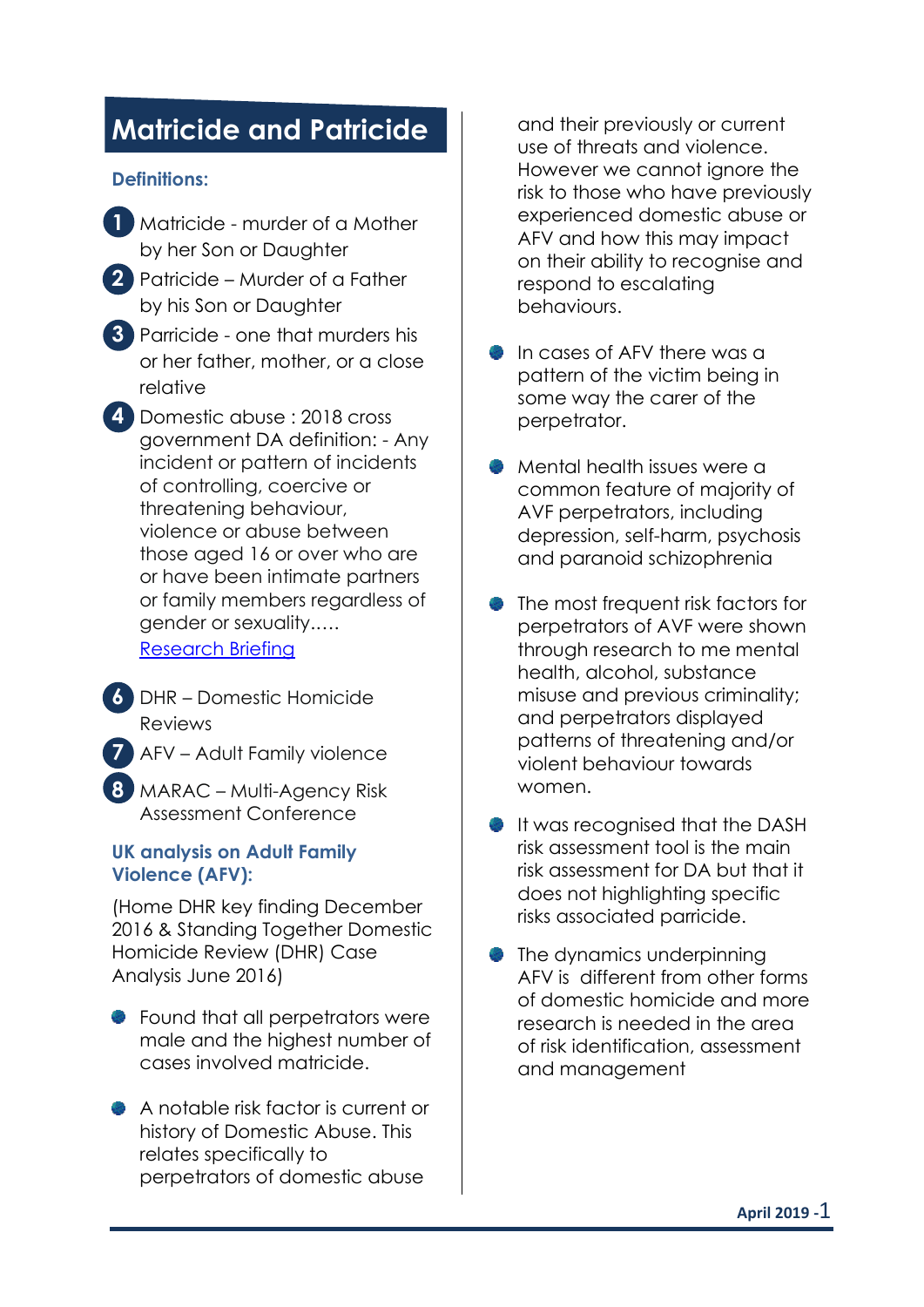## **Barriers that we believe hinder the parent victim of AFV from seeking help:**

#### **Lack of recognition of child on parent violence**

- Services not recognising the signs of a Domestic Abuse within a parent child context, especially where:
	- the parent does not have obvious vulnerabilities
	- may be in the carer role for their son or daughter.
- The public not knowing that Domestic Abuse can apply to a parent /child relations or other close family relationship.
- $-$  The victims normalising behaviour or seeing it as part of their carer role to accept or manage aggressive or violent behaviour.
- Parent psychological denial of a Domestic Abuse situation.
- The child normalising or psychologically denying the severity or unacceptability of their behaviour

# **Psychological factors that may hinder a parent / Grandparent victim of DA seeking support:**

- Parents having personal expectations on themselves that they should be in control and manage the situation.

- Feeling responsible for child's welfare regardless of the child being an adult.
- Isolation/secrecy
- Perceived shame
- Conflicted feelings about their child
- Feel responsible for the child's behaviour
- Not wishing to criminalise their children/grandchild and damage their future life chances
- Fear of being blamed or judged e.g. inferring poor parenting/abusive or violent upbringing
- Not recognising their own vulnerabilities
- Not seeing significant harm or murder as being a possible risk.

## **What you should do if you suspect Adult Family Violence:**

#### **Respond as you would to a domestic abuse case. e.g:**

- Believe the victim if they disclose to you and explain to them that AFV is a form or abuse and a crime and there is support available for them.
- Be clear with victims that AFV is Domestic Abuse and it is not acceptable behaviour in any circumstance.
- Speak to them in a safe space if you see or hear something that raises concerns.